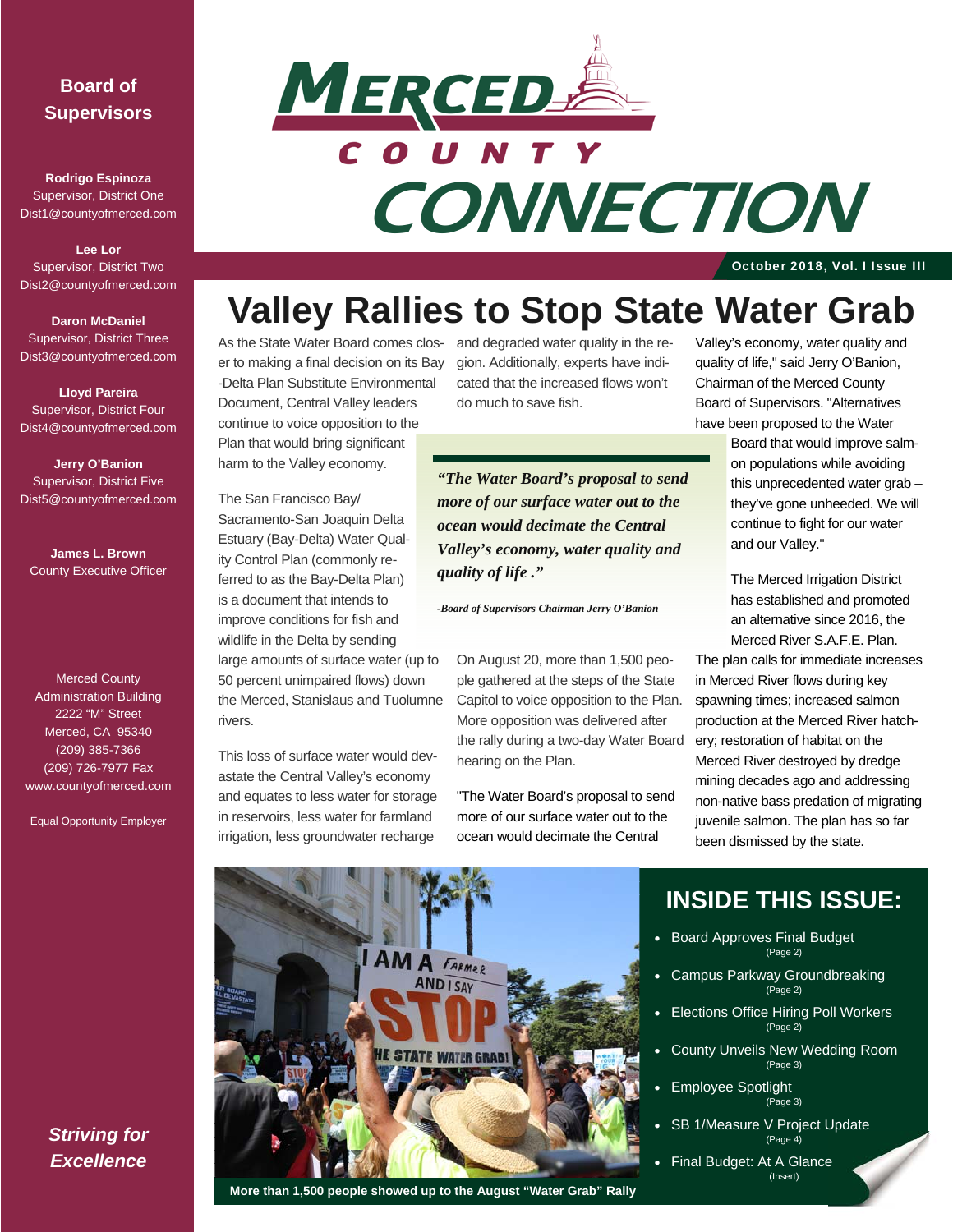### **Board Approves Final Budget**

In September, the Board of Supervisors unanimously approved the Fiscal Year 2018-19 Final Budget.

The \$624.5 million budget places a primary focus on public safety, which is allocated over 54 percent of the County's discretionary resources. It also adds \$1 million to reserves, which restores the emergency fund back to its prerecession level.

The Board also took action to update hours at various Library branches to make them more accessible, implemented plans for a County-wide park investment strategy, and set aside \$1.5 million to be used toward the maintenance of Community and Veterans' Halls.

The FY 18-19 Final Budget is a decrease of \$9.3 million from last year's Final Budget of \$633.8 million. This decrease is primarily due to the completion of the Behavioral Health Center project in April 2018.

While California's economy has recovered from the Great Recession, Merced County continues to steadily stabilize. The Board of Supervisors continues to take a steady and cautious fiscal approach in order to create a sustainable budget and lessen the potential impacts of a down economy in the future.

*Please see "Final Budget—At a Glance" Insert for additional budget information.* 



**Officials from Merced County, Merced City and Caltrans break ground on the project** 

# **Local Leaders Break Ground on Next Phase of Campus Parkway**

In late July, local officials broke ground on Segment II of the Campus Parkway Project.

The overall project involves the construction of a 4-lane expressway from Highway 99, connecting to Highway 140, and extending to Yosemite Avenue. Segment I from Highway 99 to

Childs Avenue is complete. Segment II will extend the expressway to Highway 140, and Segment III will extend it to Yosemite Avenue. Thanks to \$100 million in funding secured by Senator Anthony Cannella and Assemblyman Adam Gray through the SB 1 transportation package, funding has been secured for both remaining phases.

### **SB 1, Measure V Dollars Restoring County Roads**

Two new funding sources dedicated to improving roads throughout Merced County and its six cities are starting to show results.

Measure V, a local half-cent sales tax measure approved by voters in Novem-

ber 2016, and Senate Bill 1, a statewide transportation pack-

**For Measure V, SB 1 Project Lists: www.countyofmerced.com/MeasureV-SB1** 

age based on gas/diesel excise tax increases and vehicle registration increases, will generate approximately \$10.1 million for Merced County alone in 2018.

These funds are already being put to use in the County. For a comprehensive list of completed/planned projects,

please visit: www.countyofmerced.com/ MeasureV-SB1.

To date, more than 11 miles of County roads have been resurfaced with Measure V funds, while more than 12 miles of roads have been resurfaced with SB 1 dollars.

> Notable Measure V projects include Belcher

Avenue between Santa Fe Drive and Highway 59 and Jensen Road from the Gustine city limits to Bambauer Road. Notable SB 1 projects include Turner Island Road from Henry Miller Avenue to Sand Slough Road and Le Grand Road from the area of Athlone Road to Minturn Road.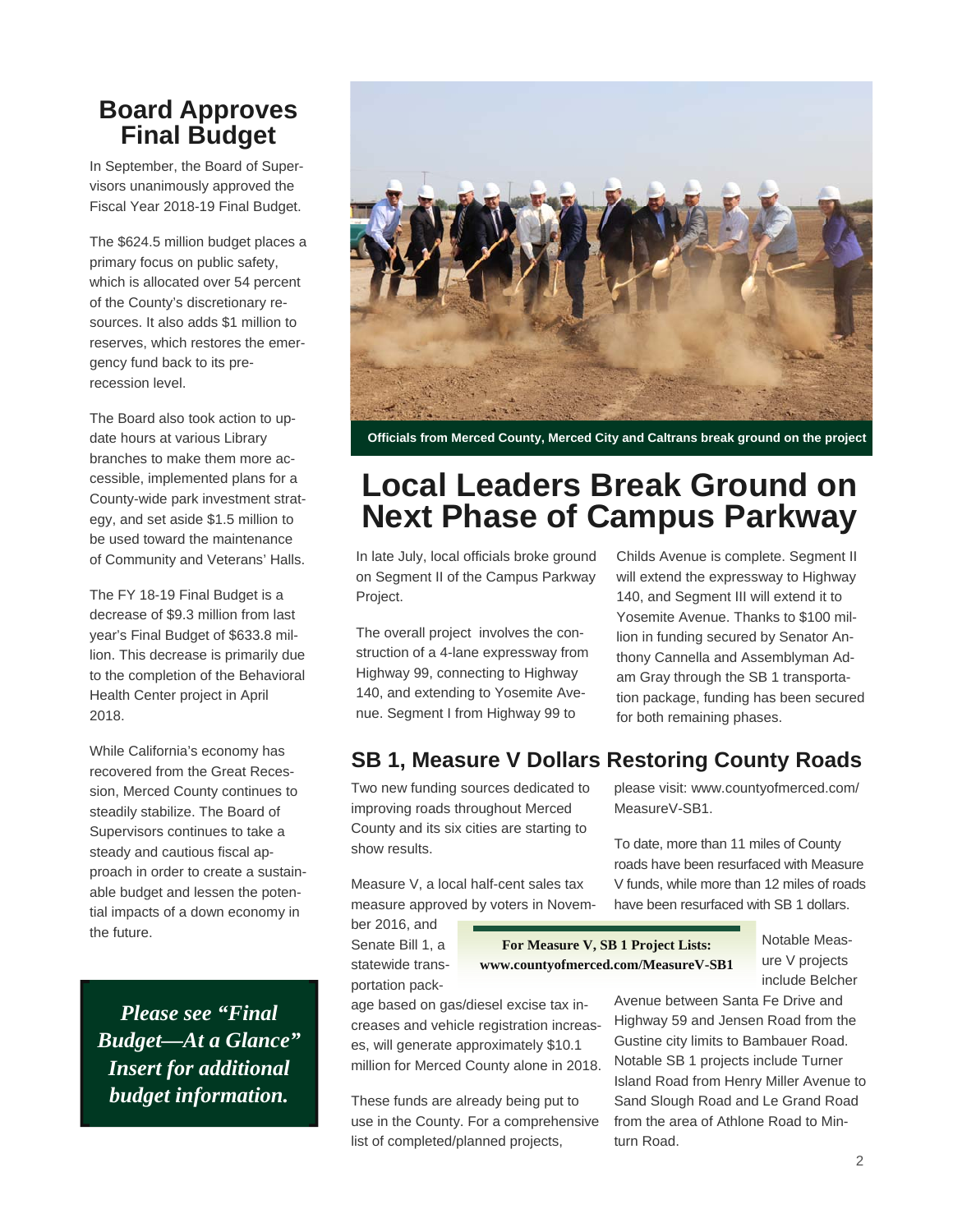### **Employee Spotlight**

*With more than 2,000 employees, the Merced County team has some outstanding members who do exceptional work. Here are some recent examples:* 

#### **Matthew Serratto Supervising Deputy DA**

Supervising Deputy District Attorney Matthew Serratto was named the top prosecutor of the



year for small and mid-size cities in California by the California District Attorney's Association Board of Directors. Since joining the DA's Office

in 2007, Serratto has tried 58 cases to verdict and was the lead prosecutor for the "Operation Scrapbook" gang bust.

#### **Yvonnia Brown Behavioral Health Director**

Behavioral Health Director Yvonnia Brown was honored for her achievements in the mental



health field during the "2018 California Champions of Mental Health Charity Awards Dinner." Since joining the County in 2014, Brown

spearheaded the construction of the new Behavioral Health Center and has championed many programs to improve local services.

#### **John Slate Cal Fire Battalion Chief**

Battalion Chief John Slate, Deputy Director of the Merced County Office of Emergency Services,



was in the right place at the right time in August. While waiting for members of a fire strike team at a rest area on Highway 99, he was

able to assist an individual who was having a heart attack. Slate, with assistance from the other 22 members of the strike team, was able to perform emergency procedures, resuscitate the man and call in an ambulance.



**Barbara J. Levey, Merced County's Assessor-Clerk-Recorder-Registrar of Voters, says the recently-refurbished Wedding Room has been very well received by newlyweds** 

# **Upgraded Wedding Room Offers Perfect Start to 'Happily Ever After'**

There's a new spot in town for couples to tie the knot, and it's conveniently located on the first floor of the Merced County Administration Building.

The County recently relocated and renovated its Wedding Room. Updated wallpaper, seating, arch, lectern and flowers offer guests a more modern and attractive setting.

Additional amenities are planned to be installed in the near future, including lettering on the facade of the room and a sound system.

"The goal is to offer our guests a beautiful space that lends to lasting memories," said Barbara J. Levey, Assessor-Clerk-Recorder-Registrar of Voters.

As the County Clerk, marriage licenses and ceremonies fall under Levey's purview.

"People love the new location and feedback has been very positive," she said. "This is a major milestone in people's lives and we're proud to be there to help them celebrate it."

The Wedding Room was formerly located in the basement of the Administration Building. The new site on the first floor offers better access, more natural light and more space to accommodate guests.

The Clerk's Office typically handles more than 12 weddings a week.

Appointments are available Monday through Friday between 9 and 11:30 a.m. and 2 p.m. to 4 p.m. except for holidays.

To schedule an appointment, please call 209-385-7627.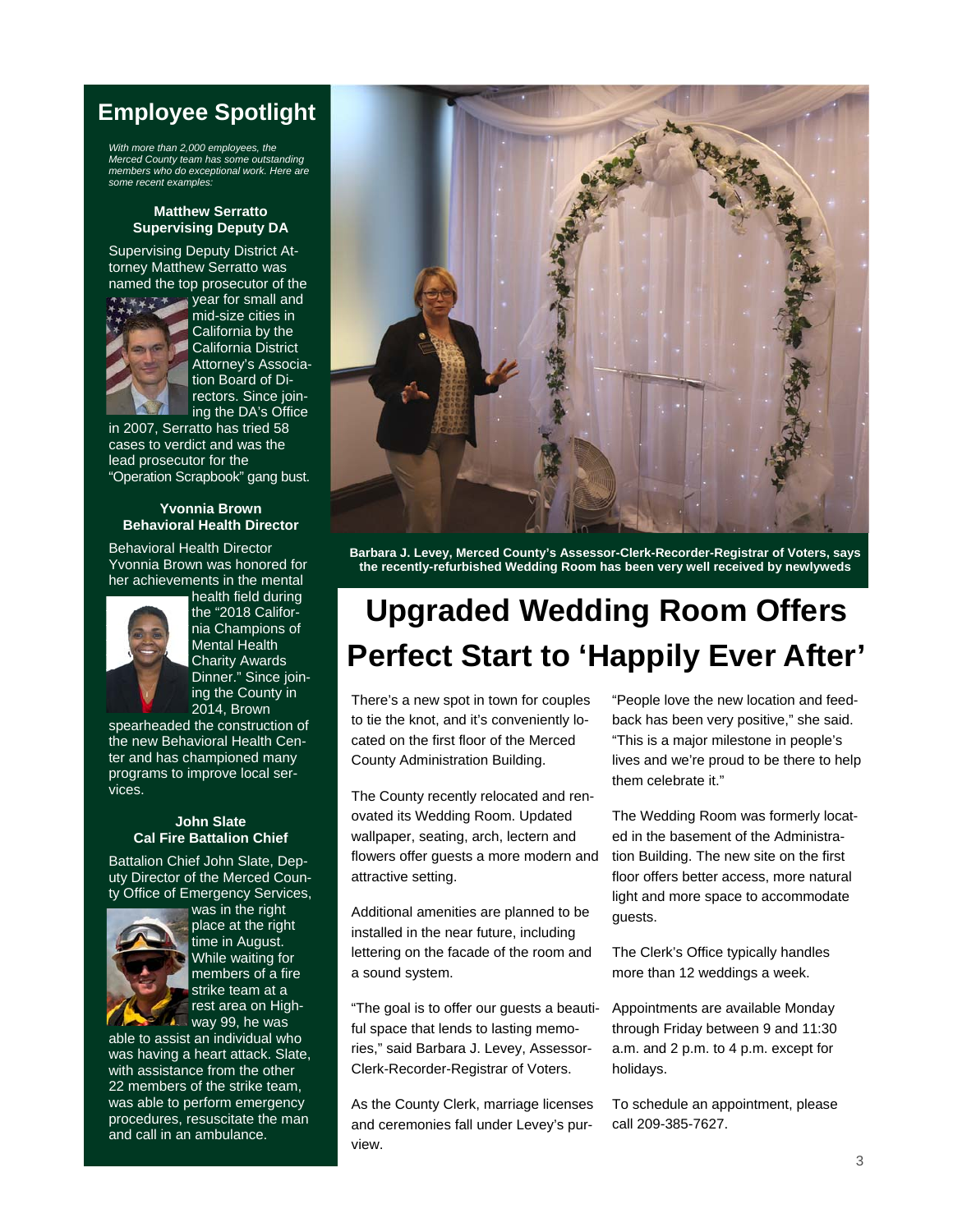# **Elections Office Hiring Poll Workers for November Election**

The Merced County Elections Office is in the process of hiring poll workers for the November 6, 2018 General Election.

Poll workers undertake a variety of duties

during elections, including handling supplies at polling locations, setting up and operating voting equipment, and assisting inspectors with other Election Day duties.

Anyone interested in applying must be at least 18 years old,

a registered voter, and a U.S. citizen or legal resident. Applicants must also attend one to two paid training classes depending on the position applied for.

There are also openings for student poll workers. Students must be at least 16 years old, a U.S. citizen or legal resident, be in good standing, have at least a 2.5 GPA, and

> have written permission from a parent/guardian as well as the school.

To apply, please visit: www.countyofmerced.com/ elections and click on "Become a Poll Worker" under the "Elections" tab.

As a side note, the Merced County Registrar of Voters has partnered with "The Bus" to provide free rides along fixed routes on Election Day.

### **Common Contacts**

**Board of Supervisors**  209-385-7366

**Behavioral Health**  209-381-6800

**Community and Economic Dev.**  209-385-7654

**County Clerk**  209-385-7502

**Elections/Registrar of Voters**  209-385-7541

**Fire Department**  209-385-7344

**Human Resources**  209-385-7682

**Human Services Agency**  209-385-3000

**Library (Main)**  209-385-7484

**Public Works**  209-385-7602

**Sheriffs Office**  209-385-7451 (Main Jail) 209-385-7369 (Coroner) 209-385-7436 (Animal Control)

**Recorder**  209-385-7627

# **UPCOMING MEETINGS:**

#### **Board of Supervisors**

 October 2, 2018 October 16, 2018 November 6, 2018 November 20, 2018 *CANCELED*: December 11, 2018 December 18, 2018 (Location moved to Courthouse Museum)

\*Regular Board of Supervisors meetings are held on scheduled Tuesdays at 10 a.m., unless otherwise specified. Meetings are held in the Board Chambers located in the County Administration Building at 2222 M Street, Third Floor, Merced, CA 95340.

**Follow Merced County on:** 

### **Planning Commission**

 October 10, 2018 October 24, 2018 November 14, 2018 November 28, 2018 December 5, 2018 December 19, 2018

\*Regular Planning Commission meetings are held on the second and fourth Wednesday of each month (with the exception of December) in the Board Chambers located in the County Administration Building at 2222 M Street, Third Floor, Merced, CA 95340.



### **Municipal Advisory Councils**

**Delhi MAC meetings:**  7 p.m. second Thursday of the month, 16091 Locust St., Delhi

**Franklin-Beachwood MAC meetings:**  6 p.m. fourth Wednesday of the month, Franklin Elementary on Franklin Road

**Hilmar MAC meetings:**  6 p.m. fourth Monday of the month. 20077 Falke St., Hilmar

**Le Grand MAC meetings:**  7 p.m. first Monday of the month, 13038 E. Jefferson St., Le Grand

**McSwain MAC meetings:**  7 p.m. fourth Thursday of the month, 926 N. Scott Road, Merced

**Planada MAC meetings:**  6 p.m. first Wednesday of the month, 9167 Stanford Ave., Planada

**Snelling MAC meetings:**  6:30 p.m. second Wednesday of the month, Old Snelling Courthouse, SR 59, Snelling

 $\Delta$ 

**Winton MAC meetings:**  7 p.m. third Tuesday of the month, 7091 W. Walnut Ave., Winton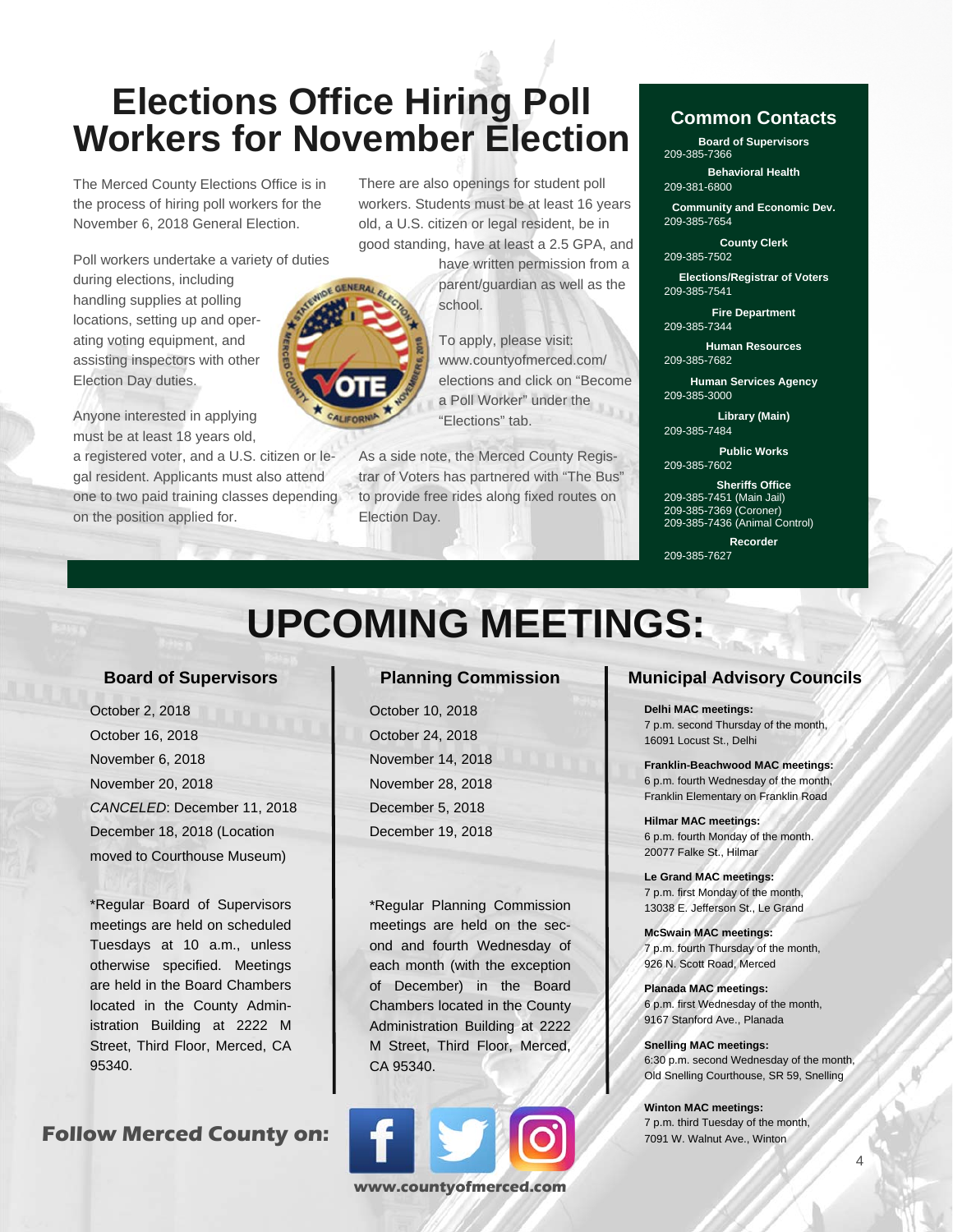

# **MERCED COUNTY FY 18-19 FINAL BUDGET—***AT A GLANCE*

*The FY 18-19 Final Budget is \$624.5 million, which is a decrease of \$9.3 million from last year's Final Budget of \$633.8 million. This decrease is primarily due to the completion of the Behavioral Health Center project in April 2018. Of the \$624.5 million, \$483 million is programmatic funding and \$135 million requires funding from local discretionary resources (net county costs). It's worth noting that as of this Budget, reserves have been restored to pre-recession levels.* 







**ALL FIGURES IN MILLIONS\*** \*ALL FIGURES IN MILLIONS\*